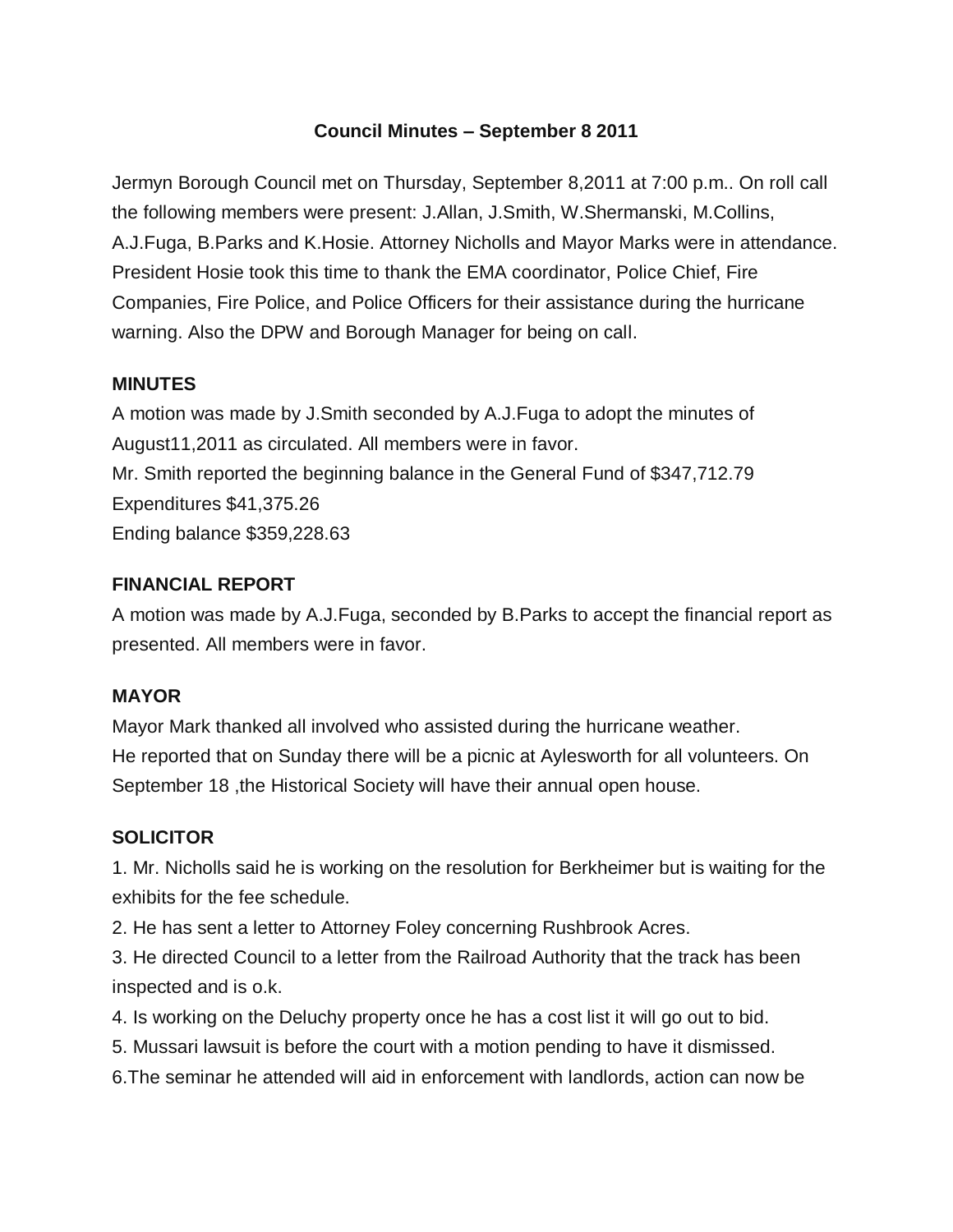taken against a person individually and if taxes are not paid ,the borough does not have to give them a permit.

### **FIRE CHIEF**

Chief Rood thanked Council for their assistance with the hurricane alert. Still waiting for the hydrant for Henry Drive.

# **PUBLIC INPUT**

Mr. DeMarco of Gibson Street asked about the difference in surveys on Shields Court. Attorney Nicholls said he met with KBA ,and the borough will work around the pins, he is doing more research. Mr. DeMarco asked if new pins will be set? Attorney Nicholls said that the original pins are valid, they will not be removed. Mr. DeMarco expressed concerns about his fence being damaged during plowing. Attorney Nicholls said the fence will stay where it is and will have to talk to the DPW about it.

Mr. Ray Rood asked Attorney Nicholls about the sewer problem at his home? Mr. Nicholls said that the borough has no cause of action for a private problem but he has not given up. Mr. Rood also asked about the Carite property on Madison Avenue? Mr. Nicholls said perhaps the new law can help us and if there is an estate he will find it.

### **INVOICES**

A motion was made by M.Collins, seconded by B.Parks to pay the invoices in the amount of \$16,091.06. All members were in favor.

### **PUBLIC WORKS**

Mr. Parks reported that J.Esgro is in the hospital and should be back a week from Monday. J.Fuga, R.Rood and M.Kilmer will be working. Asked if a mirror can be put at Washington and Bacon. Council said that Penn Dot was approached and since there have not been any accidents at the intersection they would not approve it.

Mr. Rood asked Attorney Nicholls about guidelines on accepting new fireman. Mr. Nicholls said he forgot and will look into it.

Mr. Parks said the new truck will be going to Powells soon and we should have in within the next couple of weeks.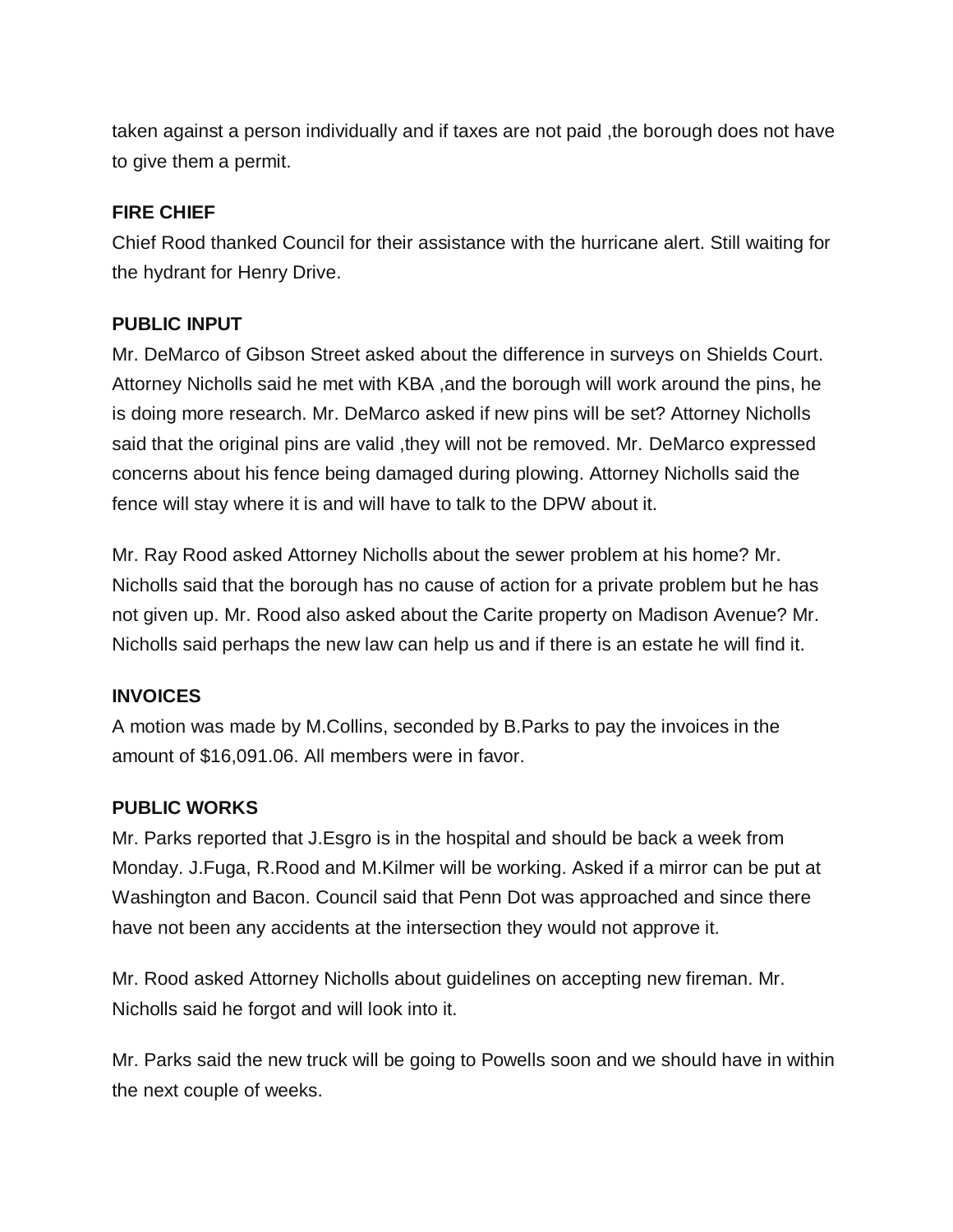# **PUBLIC SAFETY**

A motion was made by A.J.Fuga seconded by J.Smith to assist our neighbors to the south during the recent flooding with equipment, personnel ,etc.. All members were in favor.

# **ROAD COMMITTEE**

Mr. Wilson addressed council concerning the paving of the roads. He went into detail explaining the amount of yardage left to be paved after the water company and borough's paving project. He said the committee is working on coming up with funds.

# **ZONING**

Mr. Chase reported that a letter has been sent to the Rushbrook Deli concerning a fence. He said he has not inspected Virbitsky's property yet. He said he is going to speak with the planning commission concerning some changes in the zoning ordinance.

### **MMO**

A motion was made by A.J.Fuga, seconded by J.Smith to acknowledge that the MMO for police is \$10,047.00 and for the general \$7,884.00 for 2012. All members were in favor.

### **INSURANCE BIDS**

At this time the insurance bids were opened DGK \$48,604.00 Joyce- \$47,858.00 The bids were given to Attorney Nicholls for review.

Councilman Smith said that they will be looking into health costs for 2012 and has an insurance broker looking into it. There will be a finance meeting on September 19 at 6:00 p.m.

Mrs. Hosie said the Jermyn Shade Tree will hold a public meeting with residents on September 15 at 7:00 p.m.

Mr. Smith asked if the Shade Tree could take a look at the parking lot area to see if landscaping can be done.